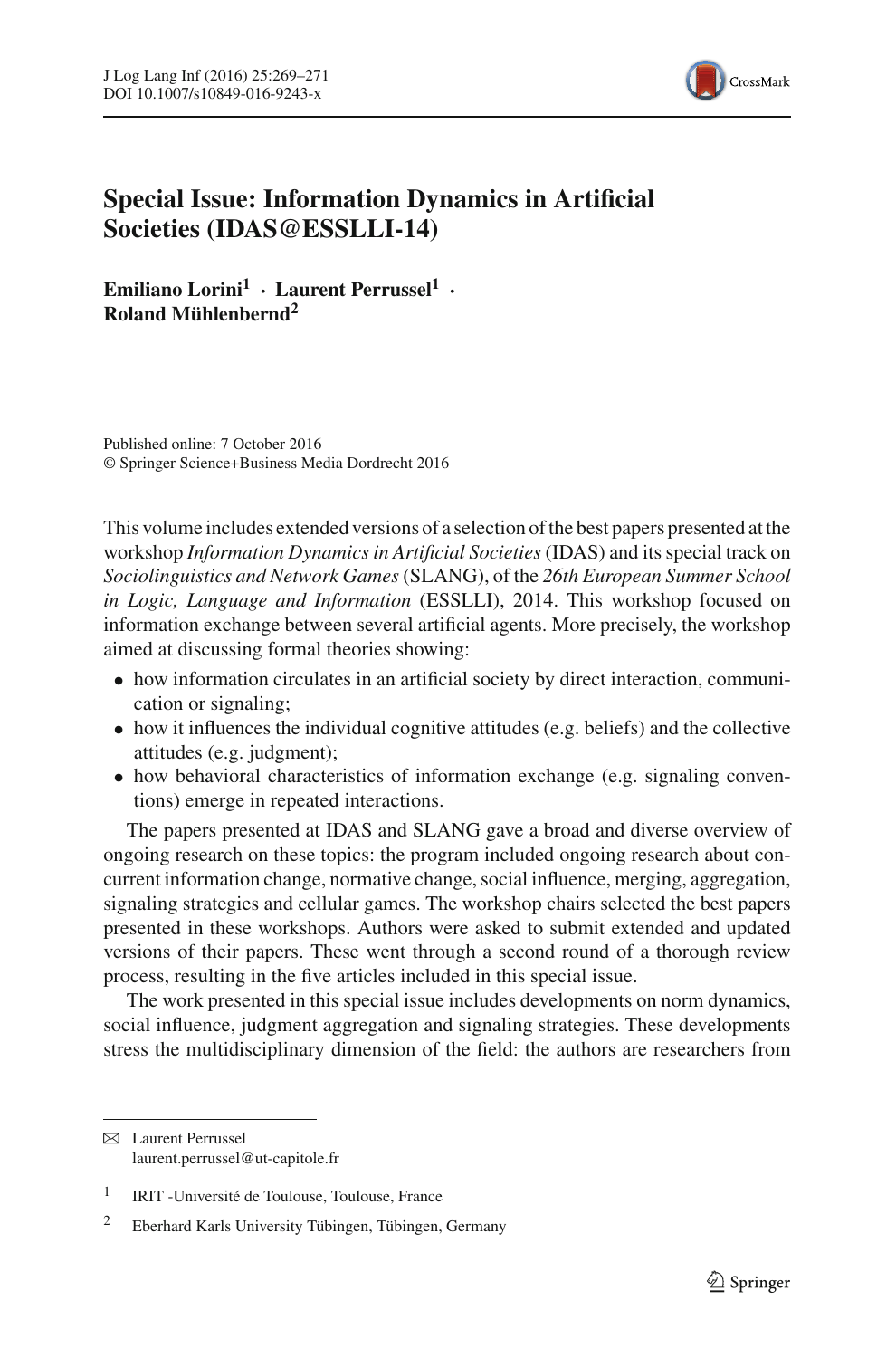game theory, linguistics and knowledge representation domains. An overview of the five papers in this special section follows.

The first paper is about normative dynamics. Norms constraint the dynamics of an artificial society and studying the dynamics of a set of rules is at first importance. The dynamics of individual epistemic states has been addressed by Alchourrón, Gärdenfors and Makinson (AGM) with their seminal work about belief revision. However, how a set of rules may change is still an open question. Boella, Pigozzi and van der Torre address this research problem in their paper *AGM Contraction and Revison of Rules*. They study whether the AGM framework is suitable for describing the dynamics of a set of rules. The authors show that, once rules are encoded in input/output logic, an AGM like framework can be defined for describing classical change operation: expansion, contraction and revision. A second important result is the new version of partial meet contraction suitable for operating on a set of rules.

The second paper focuses on social influence. If we assume an influence relation between agents, assessing the impact of this relation consists of assessing how an agent changes its belief state in order to adopt the opinion of its influencers. In their paper *Reflecting on social influence in networks*, Hansen, Christoff and Proietti propose a logical system for formally representing social influence. The proposed logic enables to distinguish public and private opinions and to characterize social influence through (1) information propagation, and (2) interplay rules between public and private opinions. These rules represent a significant and interesting contribution as they clearly show how opinion changes when agents face agreement or disagreement between influencers.

The third paper is about judgment aggregation which is an important aspect of artificial societies in which collective decisions have to be made. Judgment aggregation is usually considered from the perspective of algorithmic decision theory, i.e. the operational semantics. In his paper *Natural Deduction for Modal Logic of Judgment Aggregation*, Perkov provides a different perspective: a modal logic with inference rules describing aggregation. The proposed system is sound and complete. The author shows not only how this modal logic is helpful for deriving properties about some judgment aggregation procedures but, also how inference rules of the logic support reasoning about agenda and profiles in a natural way.

The fourth and fifth paper focus on the puzzle of the emergence of compositionality, which appears to be a central feature in natural languages. The authors of these two papers use (1) the signaling game [\(Lewis 1969\)](#page-2-0), a game-theoretic model that models communication between two agents, a sender and a receiver, and (2) the learning rule reinforcement learning [\(Roth and Erev 1995\)](#page-2-1) to show that compositionality can emerge in repeated communication of unsophisticated agents.

In his paper *The Evolution of Compositionality in Signaling Games*, Franke presents an explanation for *how* natural languages might have become compositional. He shows that composition-like signaling behavior can emerge without being engineered-in from the beginning by using a conservative generalization of the learning model, which he calls *spill-over reinforcement learning*.

In the fifth paper *Compositional Signaling in a Complex World*, Steinert-Threlkeld presents an explanation for *why* natural languages might have become compositional. His study reveals that compositional signaling is evolutionary beneficial in a complex